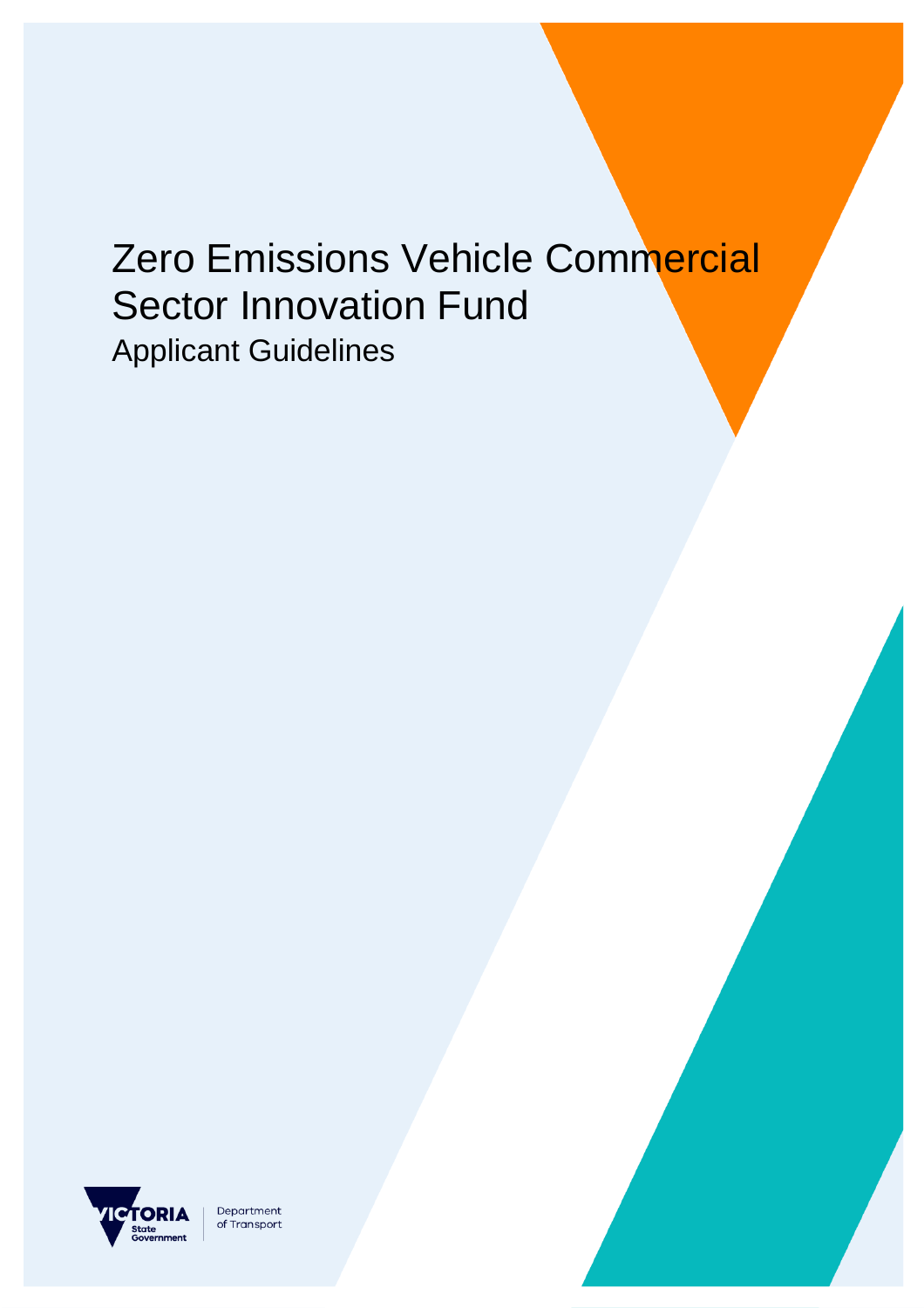## 1 Background

The Victorian Government is taking strong action to reduce Victoria's greenhouse gas emissions to net zero by 2050. This includes significant commitments toward the decarbonisation of the transport sector through Victoria's Climate Change Strategy, the supporting Transport Sector Pledge and the Zero Emission Vehicle (ZEV) Roadmap. These include:

- A policy target of reaching 50 per cent of new light vehicle sales being ZEVs by 2030
- Establishing an expert panel to provide advice on the policies and programs required to reach the sales target.
- A \$46 million subsidy program to reduce the cost of new ZEVs to consumers.
- Committing \$19 million to accelerate the roll-out of electric vehicle (EV) charging infrastructure across regional Victoria and support the charging of EV fleets
- Increasing the uptake in ZEVs in the Victorian Government fleet to 400 by 2023.
- A trial of zero emission bus technology to support a move to 100 per cent ZEV bus purchases for public transport services from 2025.

#### **Commercial Sector Innovation Fund**

The Zero Emission Vehicle Commercial Sector Innovation Fund (CSIF) is a \$5 million program within this package that seeks to accelerate the uptake of ZEV technology in commercial settings including the commercial passenger vehicle, freight and infrastructure industries. It was funded as part of the Victorian Budget 2021/22.

Light and heavy-duty commercial vehicles present a challenge to decarbonisation of the transport sector and currently account for approximately 36 per cent of transport sector emissions in Victoria.

The CSIF will fast track the industry to cutting emissions and tackling climate change by driving innovation and new ideas. The CSIF aims to encourage the use of ZEV technology by providing grants to applicants to pilot and trial ZEV technology as well as increasing business readiness for broader uptake of ZEVs.

### 2 Program objectives

The CSIF aims to encourage the use of ZEV technology by providing grants to applicants to pilot and/or trial ZEV technology and increase business readiness for an uptake of ZEVs.

# 3 Eligibility

#### **3.1 The applicant**

The CSIF is open to any non-government business or organisation in Victoria. Applicants may apply individually or jointly. Where a project involves more than one applicant, the lead organisation should submit the application, but all applicants may contribute to project expenditure to meet any cocontribution requirements.

#### **3.1.1 Companies**

Applicants must meet the following criteria to be eligible for assistance under the program:

- a) Be a business with an Australian Business Number (ABN)
- b) Be financially solvent and able to supply evidence of the ability to meet any co-contribution requirements
- c) Have an operating presence in Victoria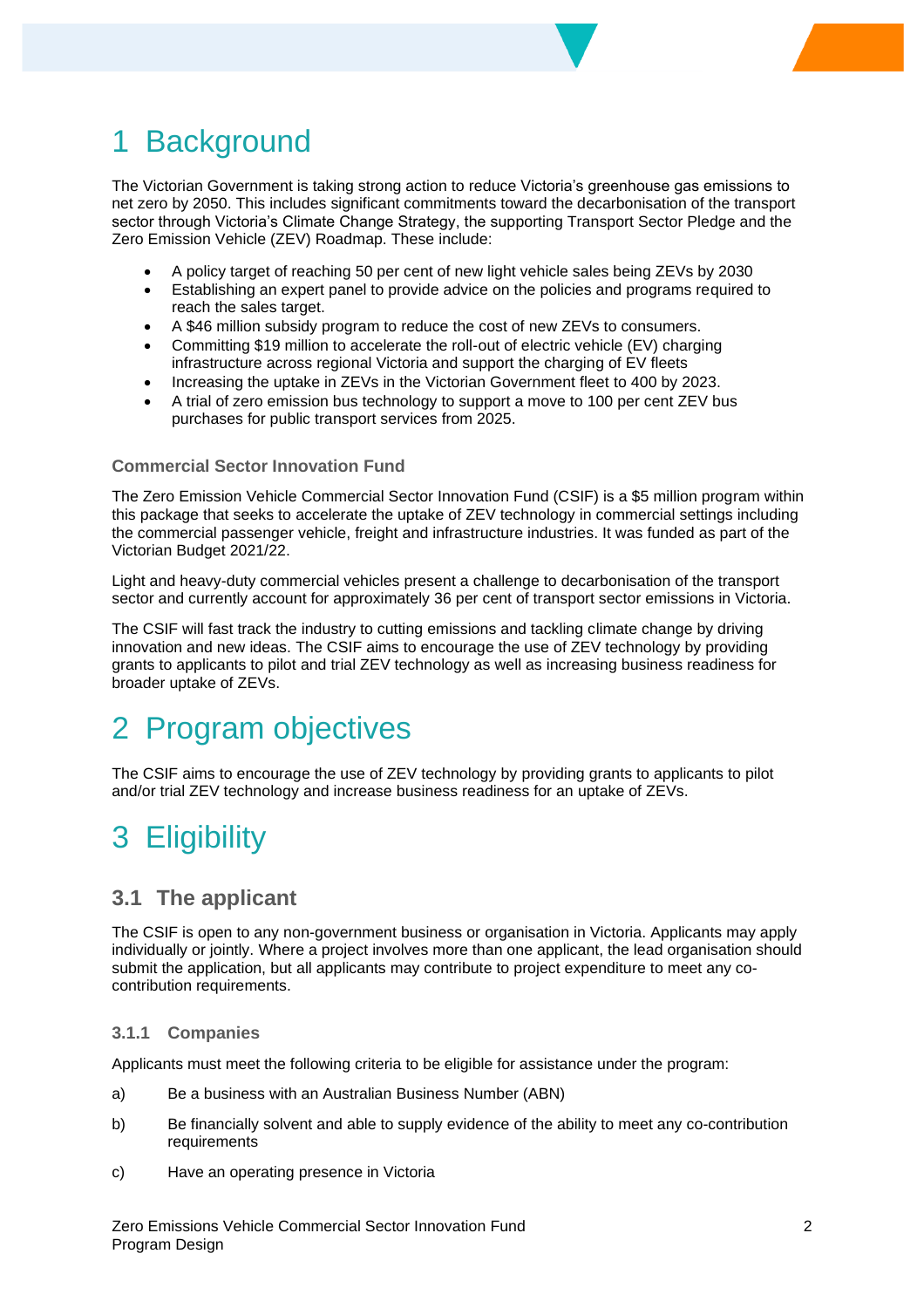d) Agree to conduct the majority of proposed activities in Victoria

#### **3.1.2 Trust structures**

An Incorporated Trustee can apply on behalf of a Trust provided that the Trustee

- a) Will remain sufficiently liable for the performance of any agreement it signs
- b) Comply with the criteria as set out for Companies under items b) to d) in 3.1.1 above.

#### **3.1.3 Partnerships**

The individual Partners may apply on behalf of a Partnership provided that the Partners:

- a) Will remain sufficiently liable for the performance of any agreement they sign
- b) Comply with the criteria as set out for Companies under items b) to d) in 3.1.1 above.

#### **3.2 Ineligible applicants**

The following are not eligible to apply:

- a) Individuals
- b) Commonwealth, state and local government agencies or bodies, with the exception of public non-financial corporations

# 4 Available funding

The program provides grants toward the cost of eligible project expenditure allocated on a merit basis. Co-contributions are encouraged and will be considered as part of the assessment framework. The maximum grant amount is \$2 million.

Applicants will be required to provide estimates in support of their applications. Funding will not be provided for retrospective activities, i.e. where project expenditure is incurred prior to receipt and acceptance of a letter of offer. Applicants that commence their projects prior to execution of a grant agreement do so at their own risk.

### **4.1 Co-contribution**

Co-contributions are strongly encouraged (monetary or in-kind contributions) and will be considered as part of the assessment framework.

Other government funding (including commonwealth and state government departments or agencies) will not be considered as a co-contribution in the assessment process. Activities which receive financial support through other government funding will not be eligible for support under the CSIF, for example, the purchase of vehicles eligible for support under the Victorian Government's ZEV Subsidy delivered by Solar Victoria.

Full project expenditure, including grant funding and co-contribution funding, must be spent on eligible project activities outlined below.

# 5 Funded projects

Applicants must clearly demonstrate how funding the project will accelerate the uptake of ZEVs in their business or business sector and increase the appeal of ZEVs to other businesses.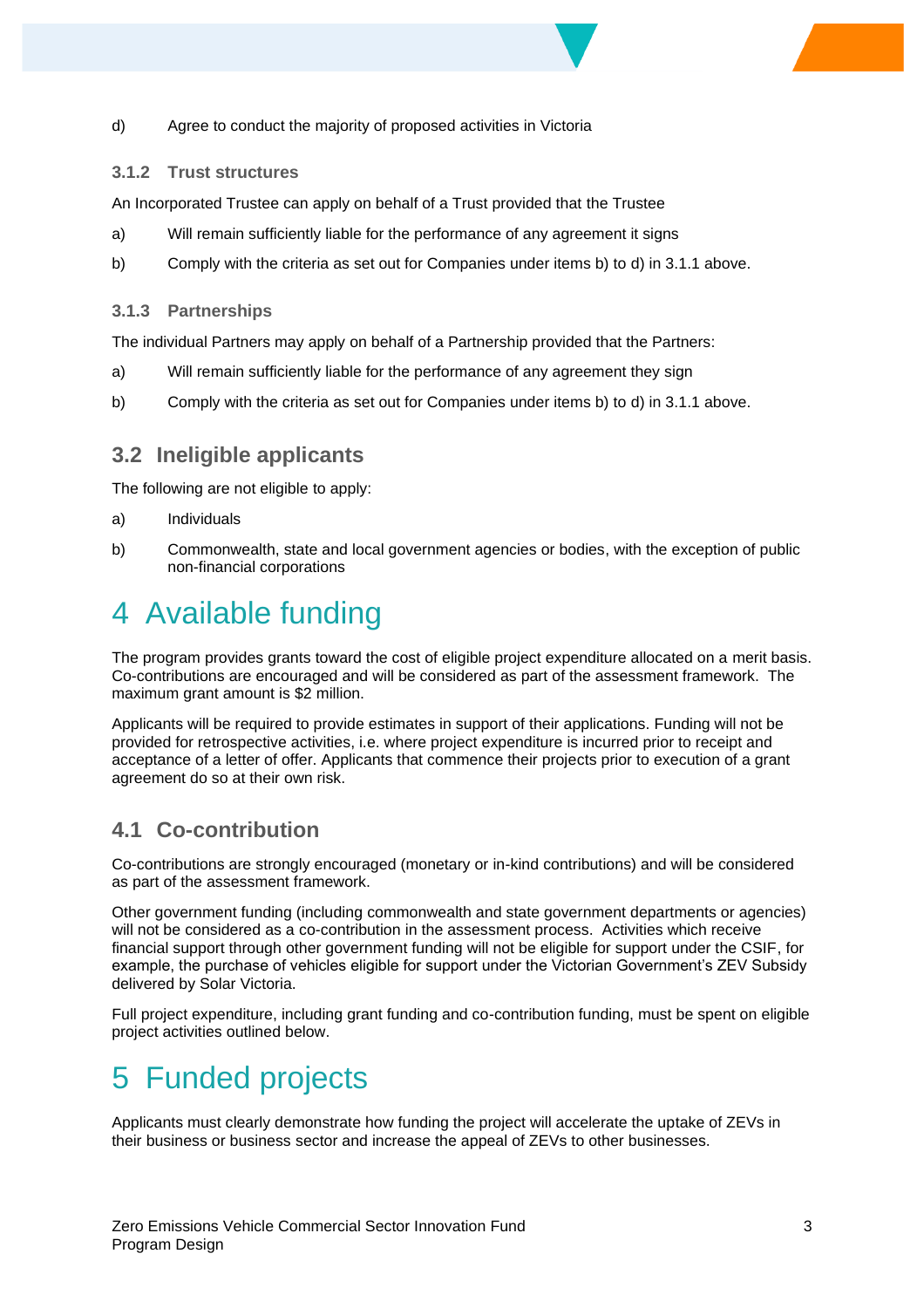### **5.1 Project timing**

Grants must be for projects completed within the next two financial years (by 1 July 2023).

#### **5.2 Eligible project activities**

The CSIF will fund projects which increase the uptake of ZEV technology in commercial settings including (but not limited to) the commercial passenger vehicle, freight and logistics and infrastructure industries.

The CSIF is not limited to just furthering the uptake of technologies already in market e.g. electric vehicles. This CSIF welcomes and will consider a range of innovative proposals and solutions to reduce emissions. Proposals that could be supported by the fund may include (but not limited to):

- direct purchase incentives for ZEVs for commercial fleets or collective purchasing arrangements;
- trials of ZEV technology with specific commercial users (eg. wheelchair-accessible ZEVs or waste collection vehicles);
- the development and implementation of employee training to assist with accelerating the uptake of ZEVs;
- support for vehicle-charging infrastructure or hydrogen refuelling within fleet depots; or
- business case development.

#### **5.3 Ineligible project activities**

The CSIF is not intended to support projects which involve:

- Activities which receive financial support through other government initiatives, for example, the purchase of vehicles eligible for support under the Victorian Government's ZEV Subsidy delivered by Solar Victoria.
- Early-stage research and development (R&D) activities.

### 6 Assessment criteria

The grant program involves a competitive, merit-based application process. The Department will assess applications against the assessment criteria, and shortlist applications based on merit.

Applicants are required to submit an online application. All questions in the application need to be completed to proceed to assessment.

Applications will be assessed against the following assessment criteria and scoring:

| <b>Evaluation</b><br><b>Criteria</b> | <b>Considerations</b>                                                                                                                                                                                                                                                                                                                    | <b>Weighting</b> |
|--------------------------------------|------------------------------------------------------------------------------------------------------------------------------------------------------------------------------------------------------------------------------------------------------------------------------------------------------------------------------------------|------------------|
| Project driver                       | Problem or opportunity that the proposal addresses<br>$\bullet$<br>How does the proposal align with Victorian Government policy<br>٠<br>Does the project align with existing stated<br>٠<br>commitments/policies of the applicant<br>Demonstrated benefits to Victoria<br>$\bullet$<br>Demonstrate why government support is needed<br>٠ | 15%              |
| Deliverability                       | Details of what will be delivered<br>٠<br>Delivery timeline<br>٠<br>Existing work/work done to date<br>٠                                                                                                                                                                                                                                 | 30%              |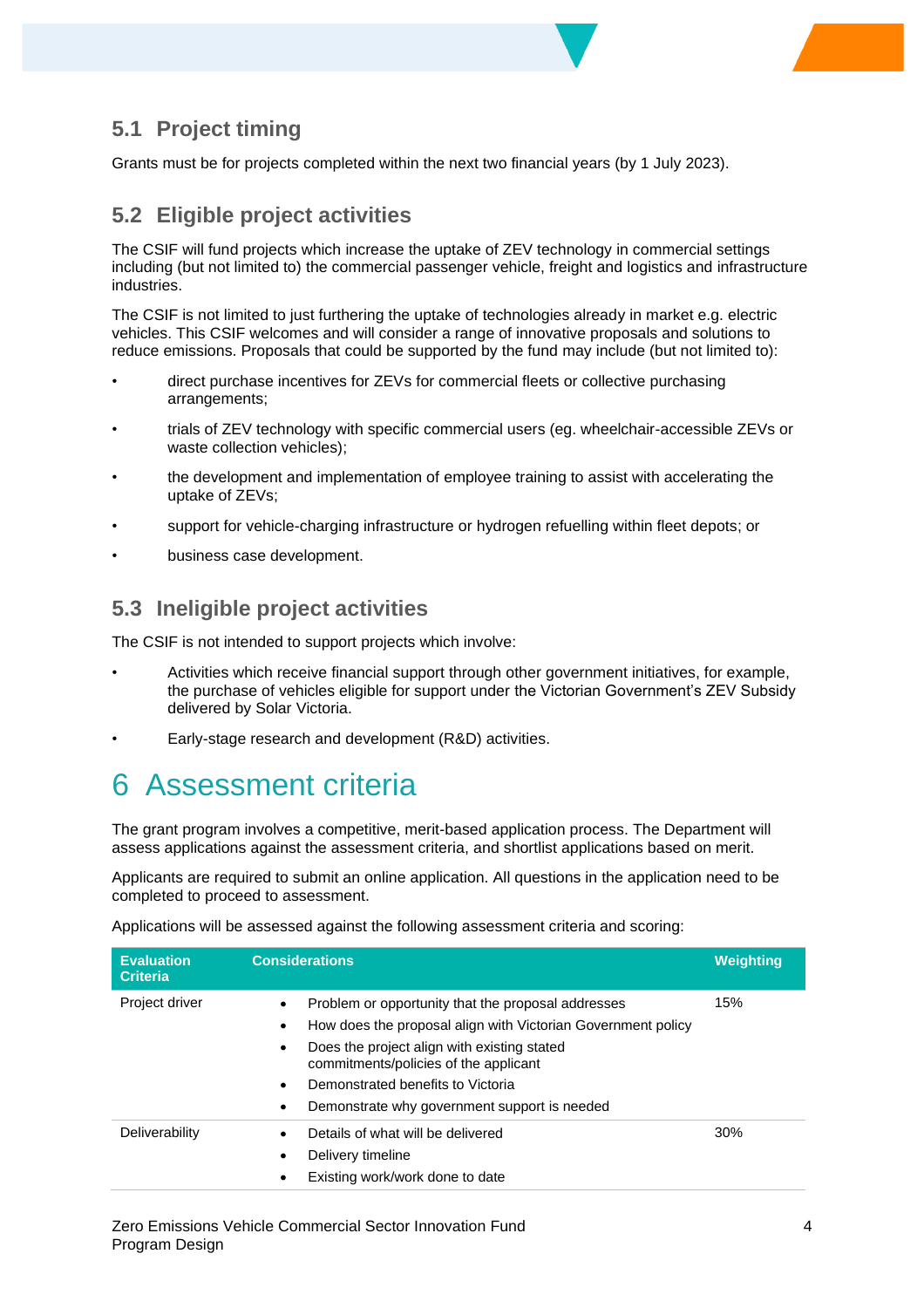| <b>Evaluation</b><br><b>Criteria</b> | <b>Considerations</b>                                                                                                                                                    | <b>Weighting</b> |
|--------------------------------------|--------------------------------------------------------------------------------------------------------------------------------------------------------------------------|------------------|
|                                      | Feasibility of the project<br>$\bullet$<br>Skills and capability of the delivery organisation<br>Demonstration of a record in delivering projects<br>Assessment of risks |                  |
| <b>Benefits</b>                      | Clear outline of benefits delivered<br>Project participants<br>Local jobs and procurement strategy<br>Spread of benefits across Victoria<br>$\bullet$                    | 20%              |
| Funding                              | Financial sustainability of the proposal, costing of components<br>٠<br>and risks of the trial<br>Additional funding sources/co-investment<br>$\bullet$                  | 20%              |
| Knowledge<br>sharing                 | What are the opportunities for sharing knowledge/outcomes<br>$\bullet$<br>from the proposal?                                                                             | 15%              |

Further information may be sought from applicants if required.

Applications must address each assessment criterion and make the best possible case for funding. Claims made against each criterion must be substantiated and full details of all underlying risks and assumptions should be clearly stated. The Department of Transport (the Department) may overlay a diversity consideration to achieve an overall mix of projects that represent a geographical spread across Victoria (metropolitan, regional and rural), and a variety of types of projects, sectors and business sizes.

# **Application process**

All businesses or organisations seeking access to funding will be required to submit an Expression of Interest (EOI) application via the Departments electronic application form.

Potential applicants are encouraged to carefully consider their ability to meet the program requirements and how they will perform against the assessment criteria before committing significant resources to developing an application.

EOI applications are contestable (or competitive), subject to evaluation against the eligibility and assessment criteria.

Further information or documents may be requested by the Department from the applicant during the assessment process. It is the applicant's responsibility to ensure all requested documentation is supplied to the Department within the required timeframes. Failure to do so may result in the application being deemed ineligible. In some cases, the Department may seek to negotiate with some short-listed applicants in an endeavour to improve proposals, to meet program requirements and execute a funding agreement.

### **7.1 One-off Expression of Interest applications**

The CSIF will be delivered through a one-time EOI round. Applications will only be accepted within the opening and closing dates.

All sections of the application must be completed in full and an attachment may be provided.

Please note that engagement with the Department or any Victorian Government representative does not constitute endorsement of any application for funding.

### **7.2 How to apply**